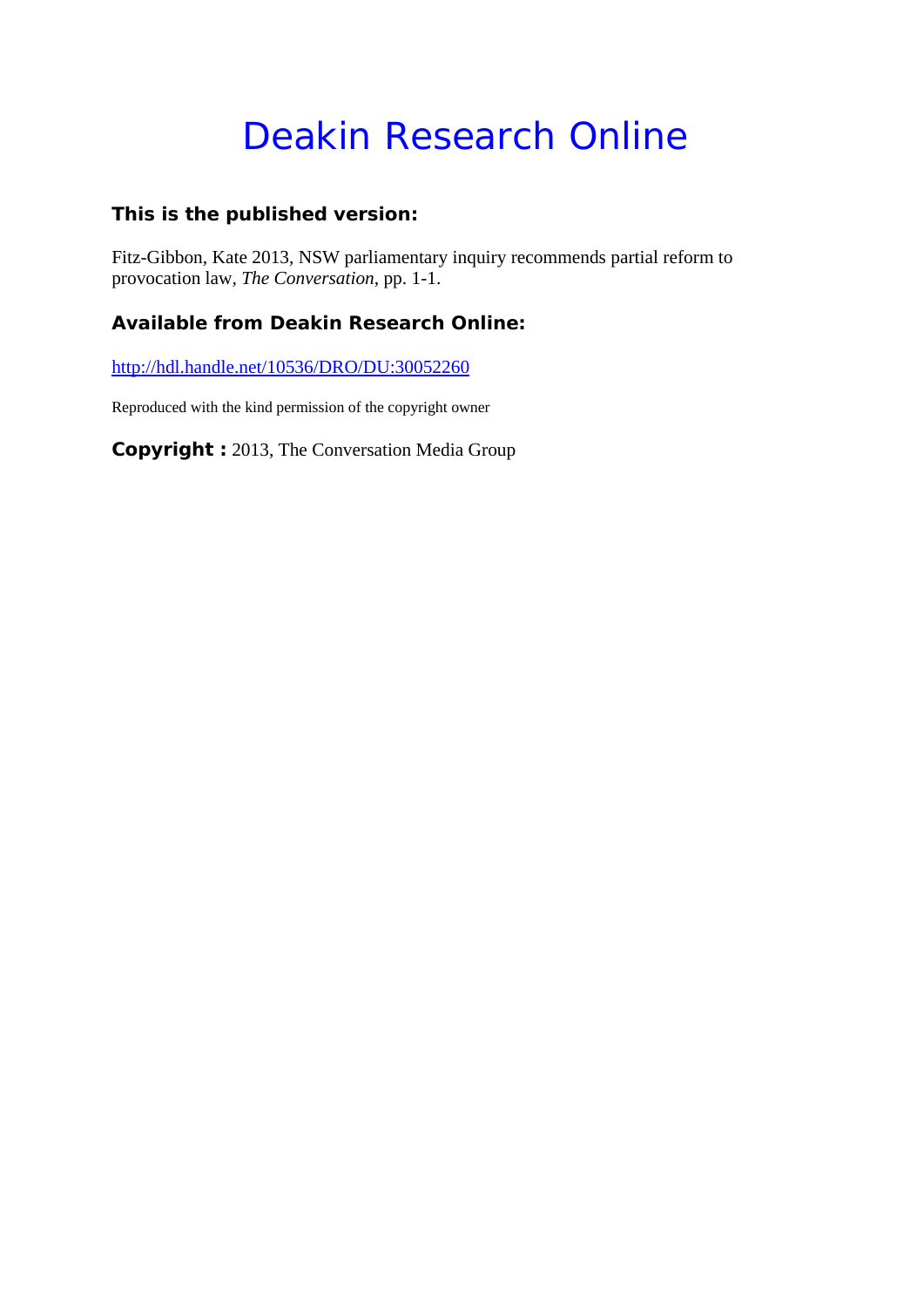

AU AU UK beta

24 April 2013, 11.29am EST

## **NSW parliamentary inquiry recommends partial reform to provocation law**



**Kate Fitz-Gibbon**  Lecturer in Criminology at Deakin University

#### **DISCLOSURE STATEMENT**

Kate Fitz-Gibbon does not work for, consult to, own shares in or receive funding from any company or organisation that would benefit from this article, and has no relevant affiliations.

Yesterday, the NSW parliamentary Select Committee on the Partial Defence of Provocation released its final report. The report contains a set of recommendations for reforming a defence that has long attracted criticism.

The committee's final report shies away from closing the door on provocation completely. It recommends a model of reform that retains but restricts this controversial partial defence.



A NSW parliamentary inquiry has recommended the introduction of a 'partial defence of gross provocation' in legal trials involving lethal violent acts. AAP/Angela Brkic

The report is the result of an inquiry that was formed last June in response to community outrage surrounding the trial and sentencing of Chamanjot Singh, who was convicted for killing his wife, Manpreet Kaur.

Singh successfully argued at trial that he was provoked to kill his wife because of suspicions of infidelity, disparaging comments made about his mother by his wife and her sister's husband, a belief the relationship was ending and that consequently he would be deported. He was convicted of manslaughter and sentenced to a minimum of six years imprisonment.

Over the course of the inquiry, the committee took submissions from 52 stakeholders, heard evidence given by 34 witnesses and received a further 32 supplementary submissions in response to an Options Paper. The resulting detailed and often conflicting views have been compiled into the comprehensive final report.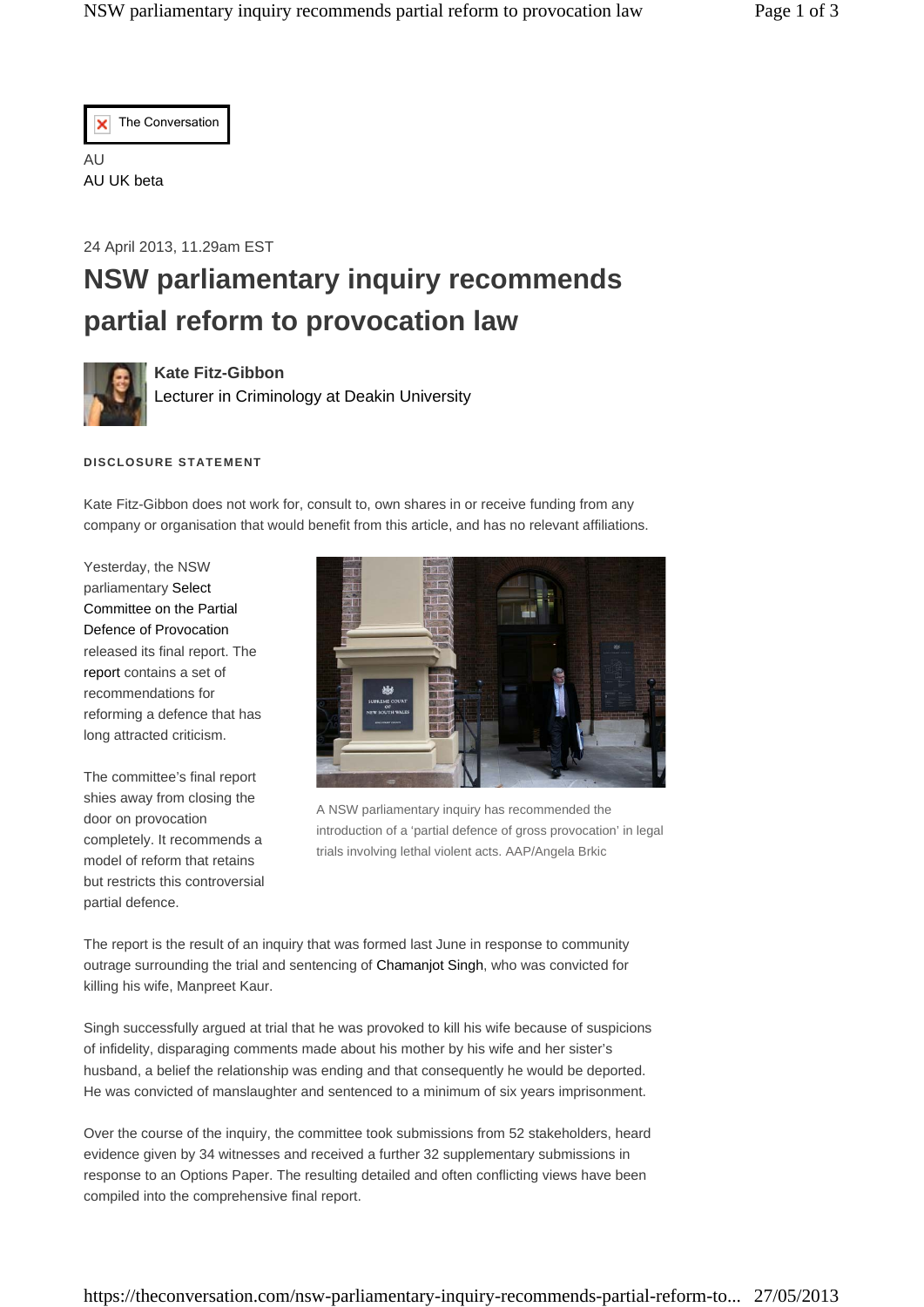However, reforming the law of provocation in NSW was never going to be an easy task. It requires a delicate balance to be struck between protecting the interests of abused women who in exceptional cases rely on provocation where they are unable to raise a complete defence of self-defence whilst also protecting the law against jealous and controlling men who for decades have abused provocation as an avenue away from murder where they have killed in response to sexual infidelity or relationship separation.

The proposed "partial defence of gross provocation" recommended by the committee requires a defendant to have acted in response to "gross provocation" which caused them to have a "justifiable sense of being seriously wronged". Within this, the focus of the restricted defence is on the nature of the provocative conduct as opposed to the defendant's loss of self-control – an aspect of the defence that has been heavily critiqued in past reviews.

Perhaps most importantly, the new restricted defence expressly excludes the partial defence being raised in circumstances where the defendant incited a response to provide an excuse to respond with violence or where the defendant was responding to a non-violent sexual advance by the victim. The latter a welcomed inclusion for those who remember the injustice of the 1997 High Court decision on Malcolm Green, who had his conviction for the murder of a male friend overturned when the High Court decided that provocation should have been left to the jury. The case prompted significant debate surrounding what is known as the "gay panic" defence.

However, where the committee's recommendations expressly exclude these scenarios from ever giving rise to a successful partial defence of "gross provocation", their response to the profoundly troubling use of the defence in cases of male perpetrated intimate homicide falls short.

In this respect, the committee has recommended that the defence should not be available in a series of further circumstances – including cases where the provocation was based on anything done by the deceased to end the relationship or change the nature of the relationship including disclosing infidelity, taunts about sexual inadequacy or discovering a partner "in the act". However, for these circumstances a provision has been included to disallow these scenarios except in some "extreme and exceptional circumstances". It is these four words that largely undermine the success of an otherwise well thought out and detailed package of recommendations.

As argued by Lloyd Babb, the NSW Director of Public Prosecutions, not only does this provision add an extra "complexity" to an already complicated defence but the "gross provocation" model also "seems to retain the possibility that infidelity may in extreme and exceptional circumstances be provocation".

University of Sydney's Graeme Coss, an advocate for abolition of provocation, similarly warned the committee of the dangers of providing a loophole arguing that: "Every time there is an out, that out will be embraced".

This provision will undoubtedly be open to manipulation by legal counsel and unintended interpretation by the individual judge and jury. While it is hoped that it will be implemented with the principles and lessons of the committee's review in mind, it would be naive to think that there will not be unexpected successful defences post-reform.

In this respect, unfortunately the committee has not heeded the warnings of other jurisdictions, where partial reform to the law of provocation has led to the defence continuing to be abused in unintended ways. This is most evident in the UK, where the 2012 trial and